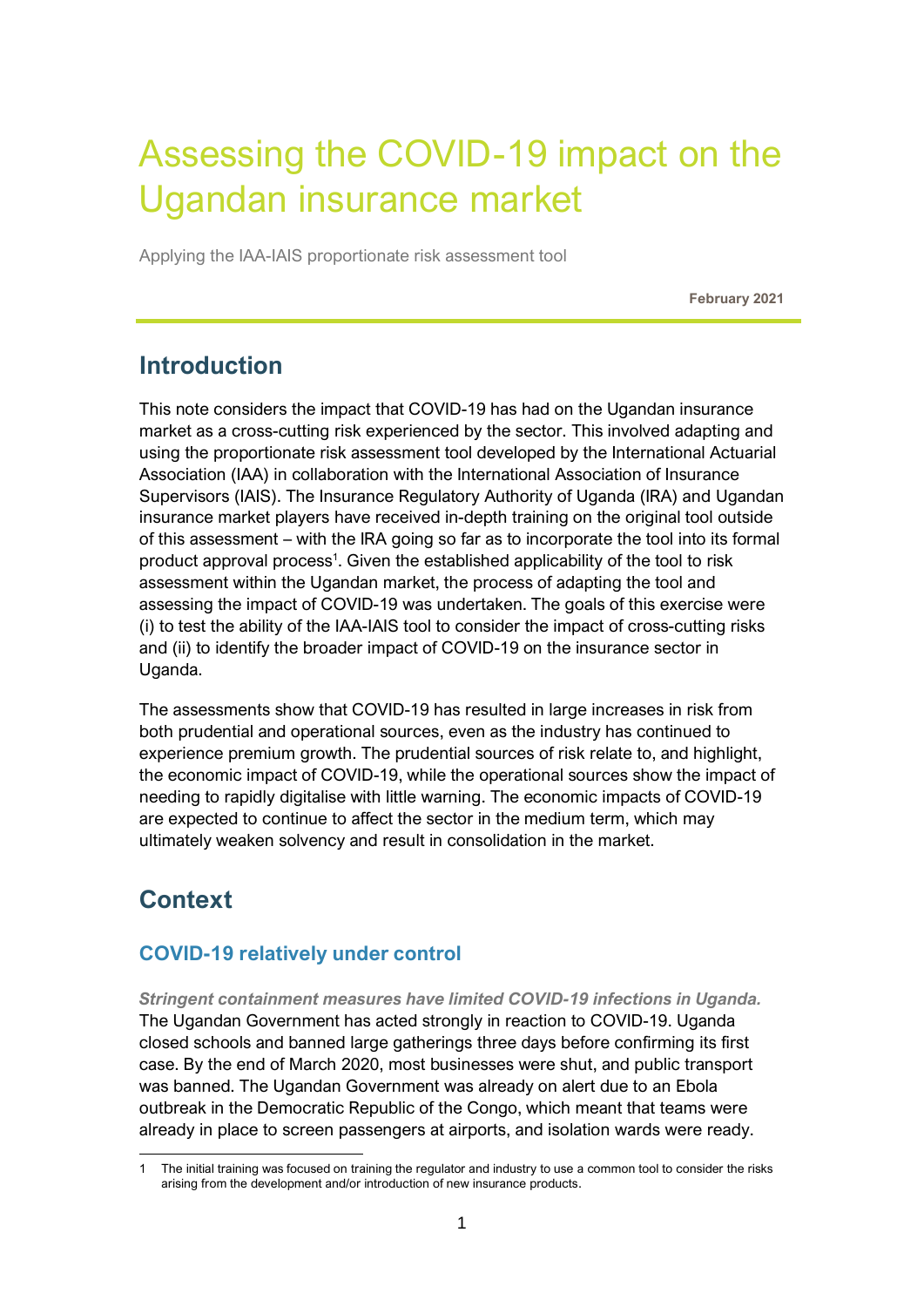Testing rates have been relatively high, with over 250,000 tests done by August 2020 (Biryabarema, 2020). This response from the Government has meant that, while active cases increased to nearly 25,000 in December 2020, the trend on daily new cases has reduced since then, suggesting that the peak of first-wave infections may have been reached (Worldometer, 2021). Also, fewer than 300 deaths had been attributed to COVID-19 by January 2021. In contrast, South Africa experienced its second peak in January 2021 with over 230,000 active cases after peaking at over 170,000 active cases in July 2020. The risk assessments considered in this note were completed in November and December 2020, when the active cases of COVID-19 in Uganda were relatively low.

*Uganda still at risk of a significant rise in COVID-19 infections.* As mutations of COVID-19 are coming to the fore, uncertainty on how to combat the virus has increased. In addition, Uganda held general elections on 14 January 2021, which had the potential to be a super-spreader event, as 57% of the 18 million registered voters cast their votes in person. These uncertainties regarding the risk of COVID-19 decrease the accuracy of future risk estimates and may mean that the identified risks are underestimated in future assessments (the prospective assessments in the study).

### **Insurance sector growth amid a global pandemic**

*Ugandan insurance sector experienced growth despite COVID-19.* Although COVID-19 has slowed overall economic activity in Uganda, the insurance sector experienced 9% growth in gross written premiums in the third quarter (Q3) of 2020 relative to the same time in 2019. The increase in gross written premiums was driven by a growth in life insurance premiums (19%) and in non-life insurance premiums  $(7%)$ .

*Non-life premium growth driven by compulsory insurance.* A key driver of the overall premium growth has been stronger enforcement of compulsory lines, in particular third-party motor. The online third-party motor platform was launched and declared compulsory for insurers to use from 1 July 2020. The result was that over 116,000 policies and UGX8.8 billion of policies were paid on the platform by the end of the year. The IRA also has an MOU with the Ministry of Works and Transport, which will strengthen the enforcement of compulsory insurance. Greater enforcement is expected to increase uptake as the repercussions for not having insurance increase (Insurance Regulatory Authority of Uganda, 2020). At the same time, insurance for marine cargo/goods-in-transit also became compulsory from 1 July 2020 (Insurance Regulatory Authority of Uganda, 2019)<sup>2</sup>.

*Life premiums supported by continued bancassurance growth.* Bancassurance has shown strong growth since its introduction in Uganda in 2018, suggesting that banks are better able to reach customers than insurers. Bancassurance premiums grew by 58% in Q3 of 2020, relative to Q3 in 2019. Bancassurance includes premiums for all lines of insurance business, but the majority (71%) was life insurance.

<sup>2</sup> The online platform to help enforce the uptake of local insurance is expected to be launched in March 2021.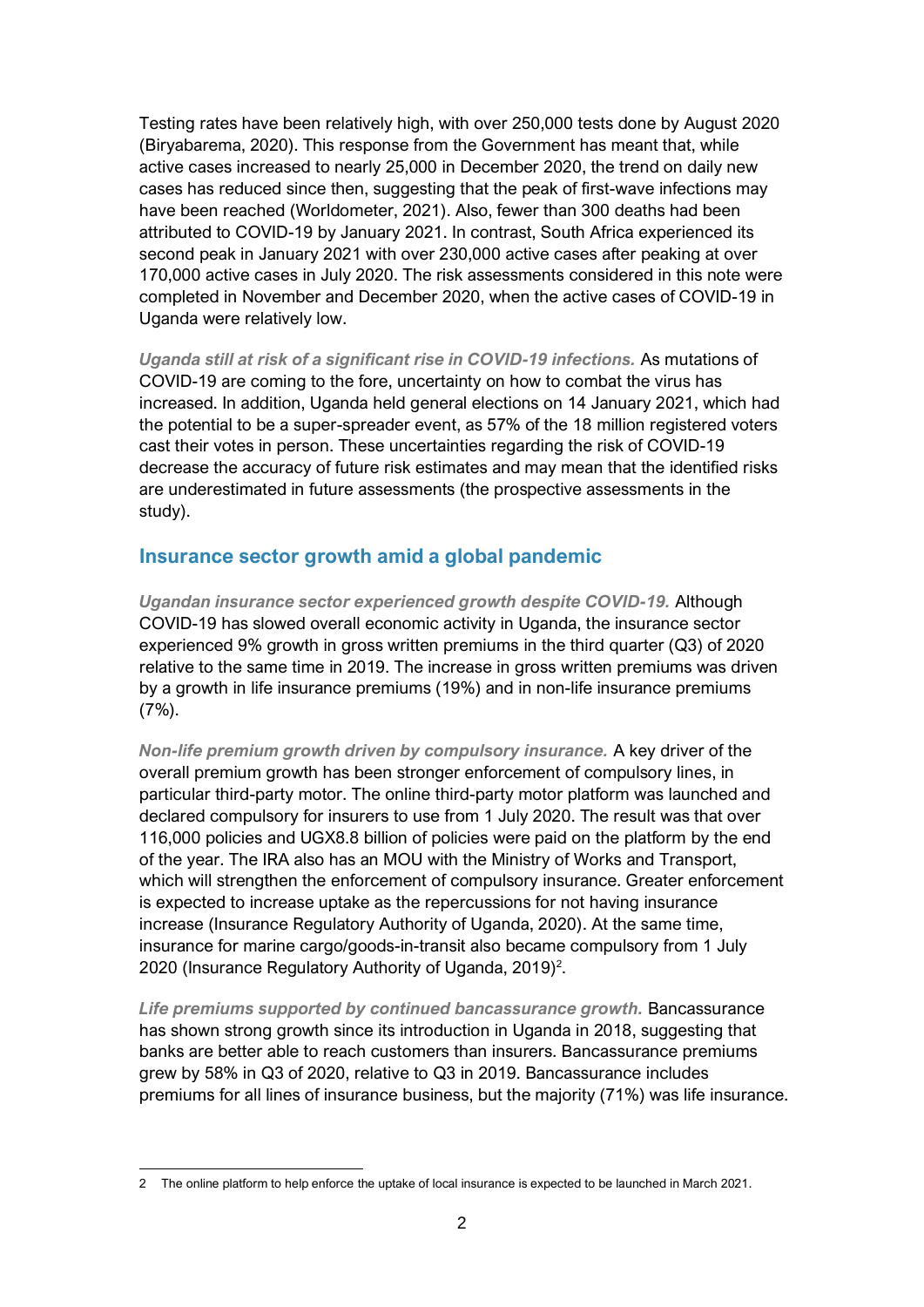*Insurers have supported the resilience of Ugandans in the face of COVID-19.* Insurers have used the rise in overall premium earnings to foster their clients' resilience in several ways. For example, Prudential has expanded its clients' cover to include a cash payment, should they test positive for COVID-19 – a benefit which Prudential also extended to new customers who enrolled up to 13 May 2020 (Ugandan Daily Monitor, 2020). Prudential and Goldstar have also partnered to extend the cover provided under workman's compensation and group personal accident insurance to include deaths due to COVID-19 (East African Business Week, 2020). In a similar manner, Sanlam Uganda provided "cashback" payments to individual life customers amounting to UGX475 million (approximately USD129,000) and donated UGX285 million (approximately USD75,000) to the Government of Uganda's National COVID-19 Response Fund (PC Tech, 2020).

*Reductions in some product lines suggest clients are under financial pressure.*  While overall premiums have shown growth, the gross written premiums of some product lines have shown significant reductions. These include bond insurance (-28%), fire insurance (-15%) and workman's compensation (-8%) for non-life insurers. Similarly, life insurers have seen a 16% reduction in gross written premiums of group life. These reductions, particularly group life and workmen's compensation, suggest that many clients are experiencing economic pressure, as they would decrease when there are staff layoffs. Reductions in insurance cover may also reflect clients prioritising other expenses and reducing their non-compulsory insurance cover.

## **Risk tool assessment methodology**

The Ugandan insurance sector seems to have avoided the worst impacts of COVID-19, with high-level trends showcasing premium growth. However, some insurance product lines have seen large premium reductions. Moreover, the extent to which COVID-19 continues to disrupt global economic activity remains a threat to the health of the insurance sector going forward, which means that top line statistics could be creating a false sense of security, particularly if the changes in risks are not considered. The proportionate risk assessment framework and tool were used to unpack the impact of COVID-19 on the Ugandan insurance sector and develop a better understanding of the effect that the pandemic is currently having, and could have, on risks faced by the market. It also showcases the ability of the tool to assess the impact of similar crosscutting risks, such as climate-related risks, in the future. This nuanced view should empower insurers and the regulator alike to prioritise their resource allocation towards addressing their most vulnerable areas – a true risk-based approach to managing and supervising risks.

*Risks considered across two dimensions: product and provider.* As the starting point of the assessment, users need to consider the risk appetite within their organisation. The risk appetite informs how much risk the insurer is willing to take on. The proportionate risk assessment tool is then utilised to consider risk in two categories:

1. **Product:** This category captures the key risks relating to the features of an insurance product. Examples include: i) data: availability, quality and suitability, and ii) sum insured: amount and predictability, etc. Product risks generally relate to prudential aspects of insurance companies.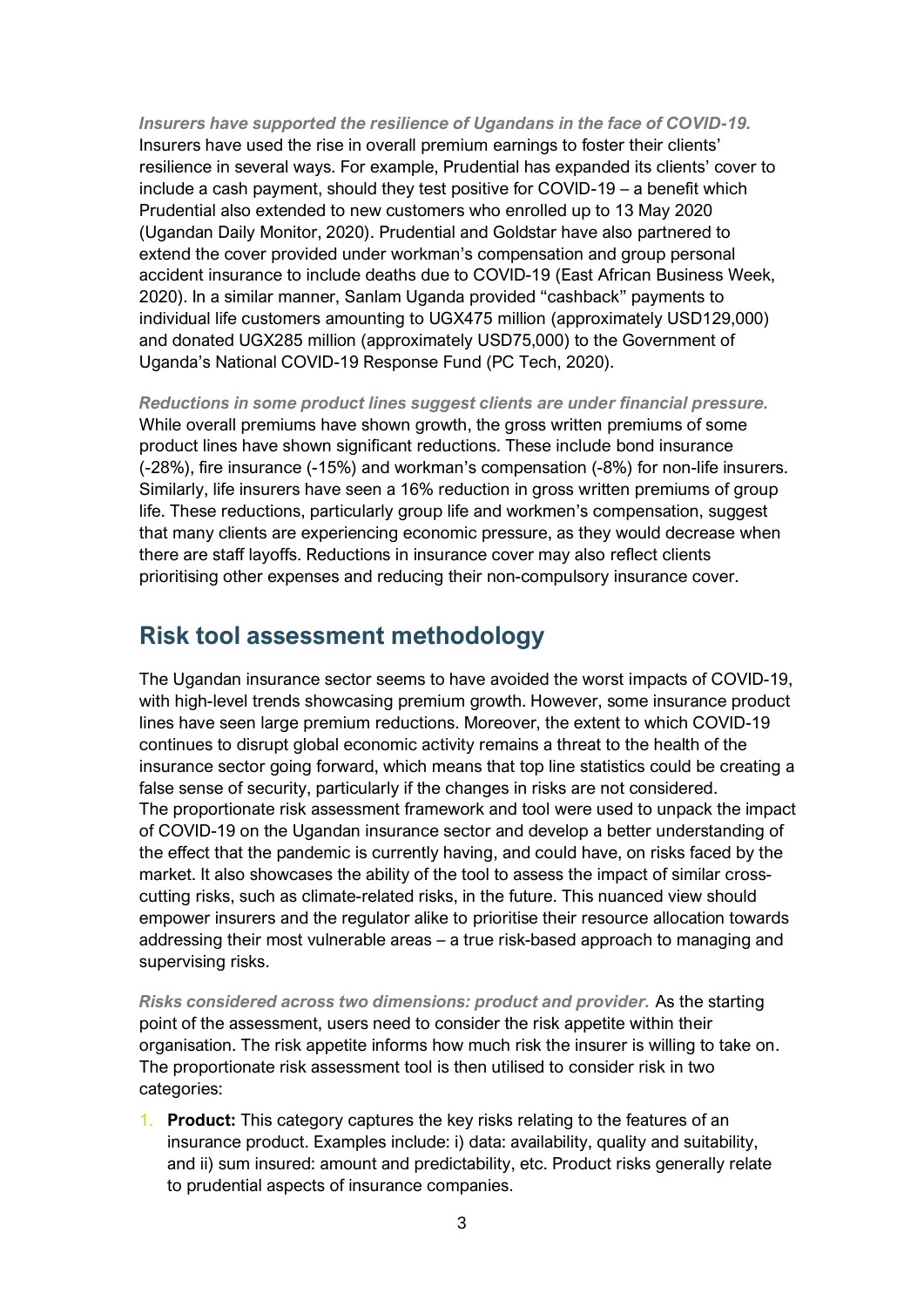2. **Provider:** This category captures the risks arising across the full supply chain that delivers the insurance product to the customer. As the total service is only as strong as the weakest link in the chain, it is important to consider all of the components – even those that insurers do not undertake themselves. Examples include: i) Operations: institutional assessment and internal audit, finance and administration, technology, management of partnerships and regulatory compliance, and ii) product design capability: market research, prototype design, testing and rollout, full product design, testing and rollout, disclosure and documentation. Provider risks generally relate to the operational aspects of insurance companies.

The results of the risk assessments along these two dimensions are combined into an overall level of risk (ranging from "low" to "high") via a heat map matrix, as shown in [Figure 1.](#page-3-0) The combined risk assessment is then compared with the risk appetite to establish whether the result is within the organisation's risk appetite (the blue line in Figure 1). If the overall risk is above, or to the right of, the blue line, it indicates overall risks beyond the risk appetite of the insurer.



#### <span id="page-3-0"></span>**Figure 1: Risk assessments results matrix**

*Source: Author's visualisation based on proportionate risk assessment framework tool*

*Three assessments per organisation to consider how COVID-19 changed insurers' risks.* To analyse how COVID-19 changed insurers' risk exposure, respondents were asked to complete three assessments:

- 1. **Pre-COVID-19 assessment:** This assessment considers the risk exposure of the organisation prior to COVID-19.
- 2. **Retrospective assessment:** This assessment considers how COVID-19 and the related national lockdown changed the risks insurers were exposed to from the onset of the pandemic up to the time of performing the assessment.
- 3. **Prospective assessment:** This assessment gauges how insurers anticipate risks to change over the 12 months following the assessment.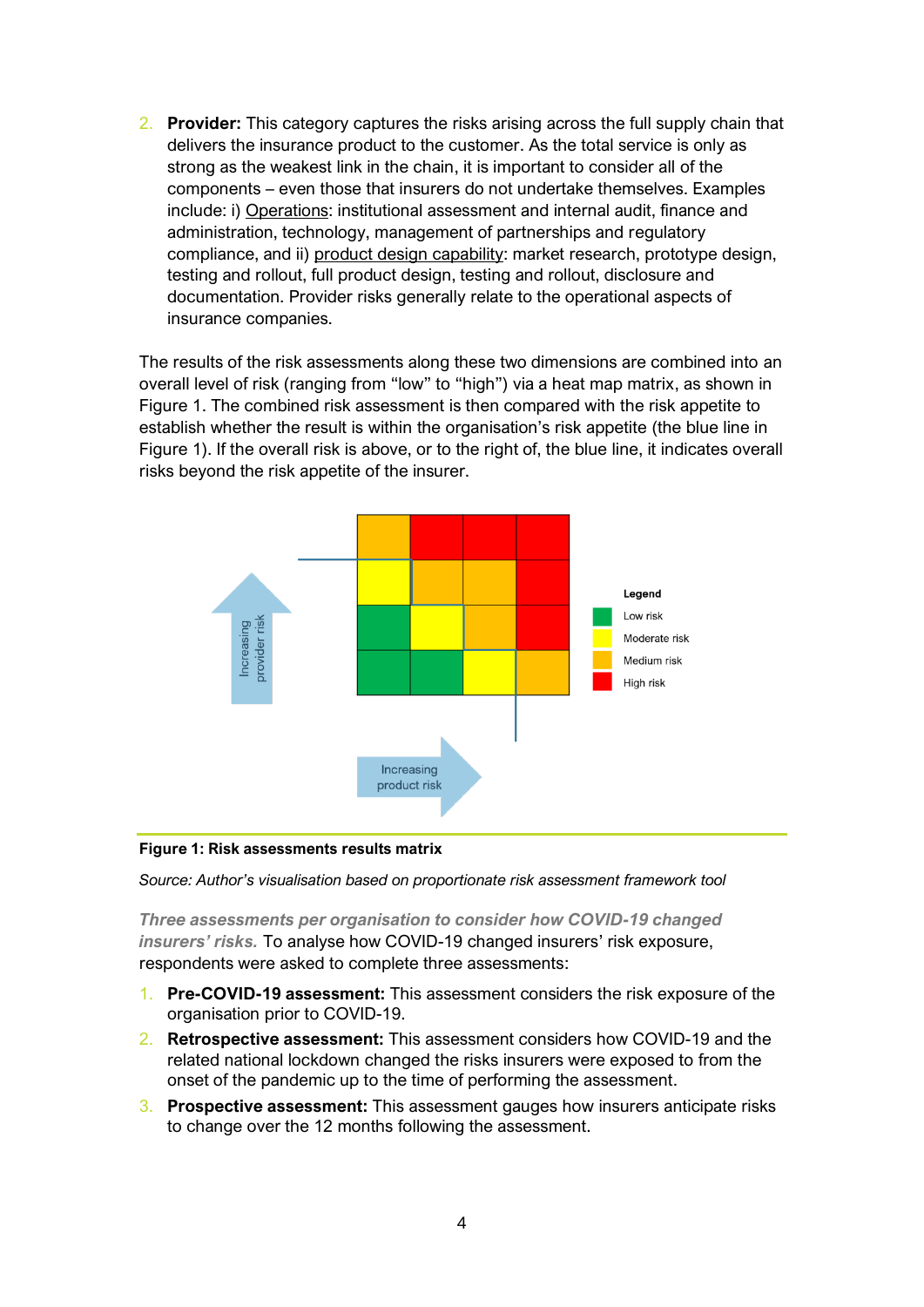*Limited responses restrict the insights that can be drawn from the results.* Six insurers and the IRA were requested to complete the assessment. Three insurers responded, and the IRA responded from the perspective of a non-life insurer focused on the provision of health insurance. The four assessments examined include two non-life insurers (one completed by the IRA with a focus on health insurance) and two life insurers. The insurers that responded were relatively large, limiting the comparability to smaller insurers in the market. In addition, all responses utilised the default risk appetite, suggesting that the risk appetites may not be accurately reflected and limiting the extent to which conclusions can be drawn where the shift of risks beyond insurers' risk appetites is concerned. In addition, due to the limitations, trends between insurers are only discussed when substantiated by additional response sources.

## **Findings from risk assessments**

*Risks increased across the board.* All insurers that completed the assessments showed increases in both product and provider risks as a result of COVID-19 (i.e. relative to the pre-COVID-19 status quo). The summary results are shown in [Figure 2.](#page-4-0) The prospective assessments also indicate that all respondents expected these risks to continue above pre-COVID-19 levels for the coming year, though the provider risks show some reductions relative to the retrospective assessments. This suggests that there has been some evidence of possible permanent changes in the future risk profile. Though, the reductions suggest that the worst is believed to be over.



<span id="page-4-0"></span>**Figure 2: Summary results from risk assessments**

*Source: Authors' own, based on results of proportionate risk assessment*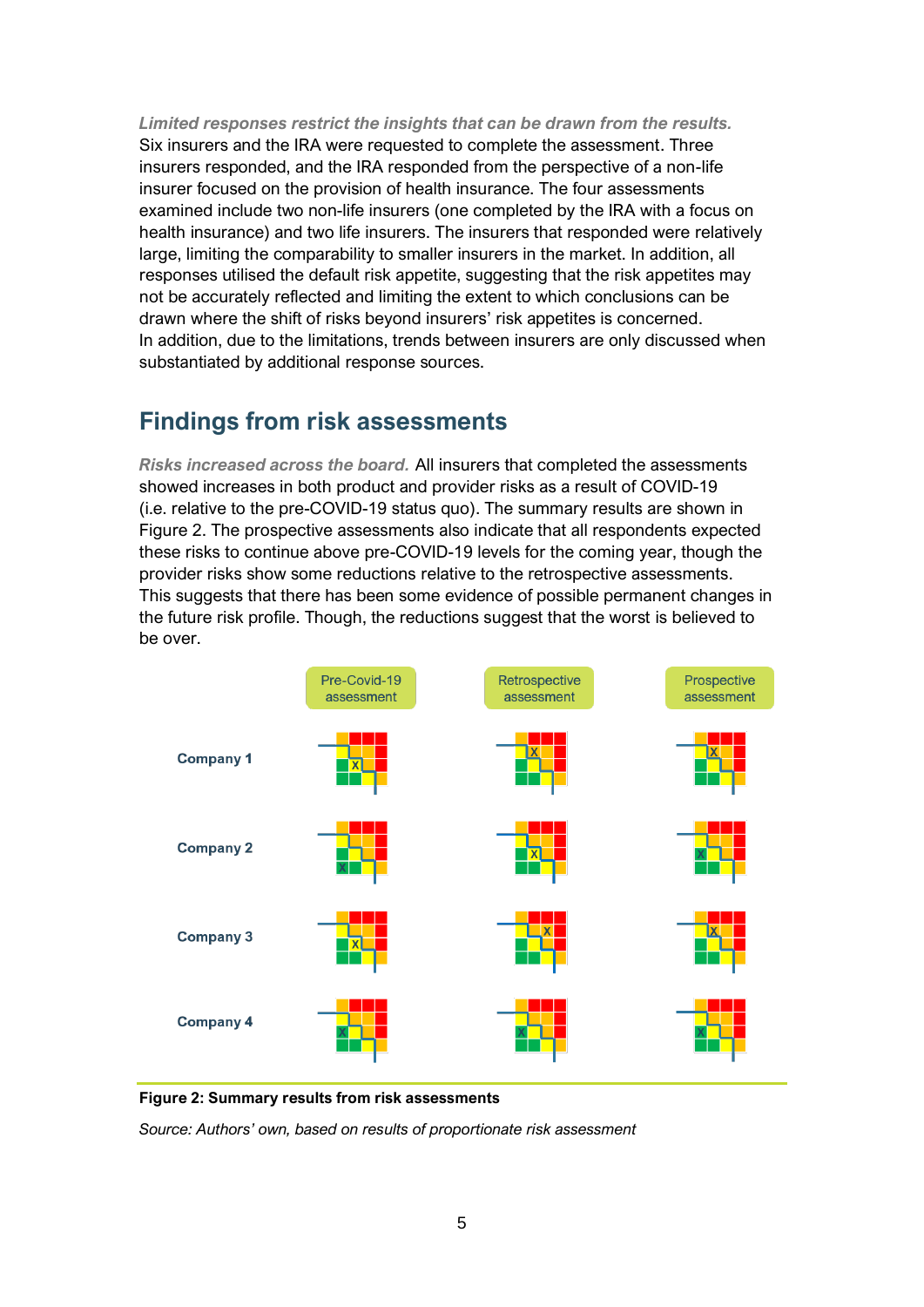### **COVID-19 impact on product risks**

*Product risks relate to economic impact of COVID-19.* All respondents indicated increased risks from reduced business volumes as a result of COVID-19. The increased risk stems from actual premiums being lower than insurers budgeted and the expectation that this situation will continue over the coming year. That is, premiums increased for the assessed insurers, but not to the extent expected. However, the drivers of increased risks differed between respondents. The life insurers emphasised increased risks due to lapses, while non-life insurers emphasised lower sales and renewals. These effects were also expected to mostly remain in the year ahead (prospective assessment) at a similar level to what was experienced so far from COVID-19 (retrospective assessment). The increase in business-volume-related risks suggests that clients are financially constrained as a result of COVID-19 slowing economic activity, and in response are rationalising insurance expenses.

*Economic impact may have larger repercussions.* The assessment results show that, in addition to lower business volumes (premium income), investment returns were also under pressure. Some prospective assessments (considering future impact) showed higher-than-expected capital and solvency risk levels. The risk on investment returns that an individual insurer faces may depend, to a large extent, on the portion of government securities within its investment portfolio. Insurers in the Ugandan market [\(like their counterparts across sub-Saharan Africa\) h](https://cenfri.org/articles/the-impact-of-covid-19-on-the-sustainability-of-insurers/)old a large proportion of their assets in this asset class (53% of life insurers' assets and 17% of non-life insurers' assets). If government expenditure in response to COVID-19 results in unsustainable lending and government defaults, this will have significant impacts on the insurance sector. The latest rating by Fitch (June 2020) mentions this risk as part of its rationale for revising its outlook on Uganda to negative, but having not seen significant changes yet, keeping the country's rating at B+ (Fitch Ratings, 2020).

These pressures may be especially marked for some insurers in the market, as results from the IRA's 2019 Annual report show that some insurers had combined ratios over 100% in 2019, suggesting a reliance on investment returns to remain profitable.

Furthermore, the economic uncertainty resulting from COVID-19 has led to most of the assessed insurers expecting increased risk from expected lower asset values or greater uncertainty about whether asset values will recover over the next year. Insurer solvency will be reduced if this risk becomes a reality.

*Non-life insurers may face liquidity risks.* The nature of non-life insurance is naturally shorter-term focused (hence it is also known as short-term insurance in some jurisdictions). The shorter-term focus of non-life insurers means that they need to hold more liquid assets to pay claims on a regular basis. Most insurers rely on premium income to help provide some of this liquidity. The result is that the disruption to business volumes may have liquidity implications and ultimately increase solvency risk, as evidenced by the non-life risk assessments.

*Differing risk experiences, including claims, demonstrate the need for tailored regulatory responses.* Motor and accident claims were reduced as the national lockdown restricted movement. At the same time, business interruption insurance has seen significant increases in claims for the same reason. These differences were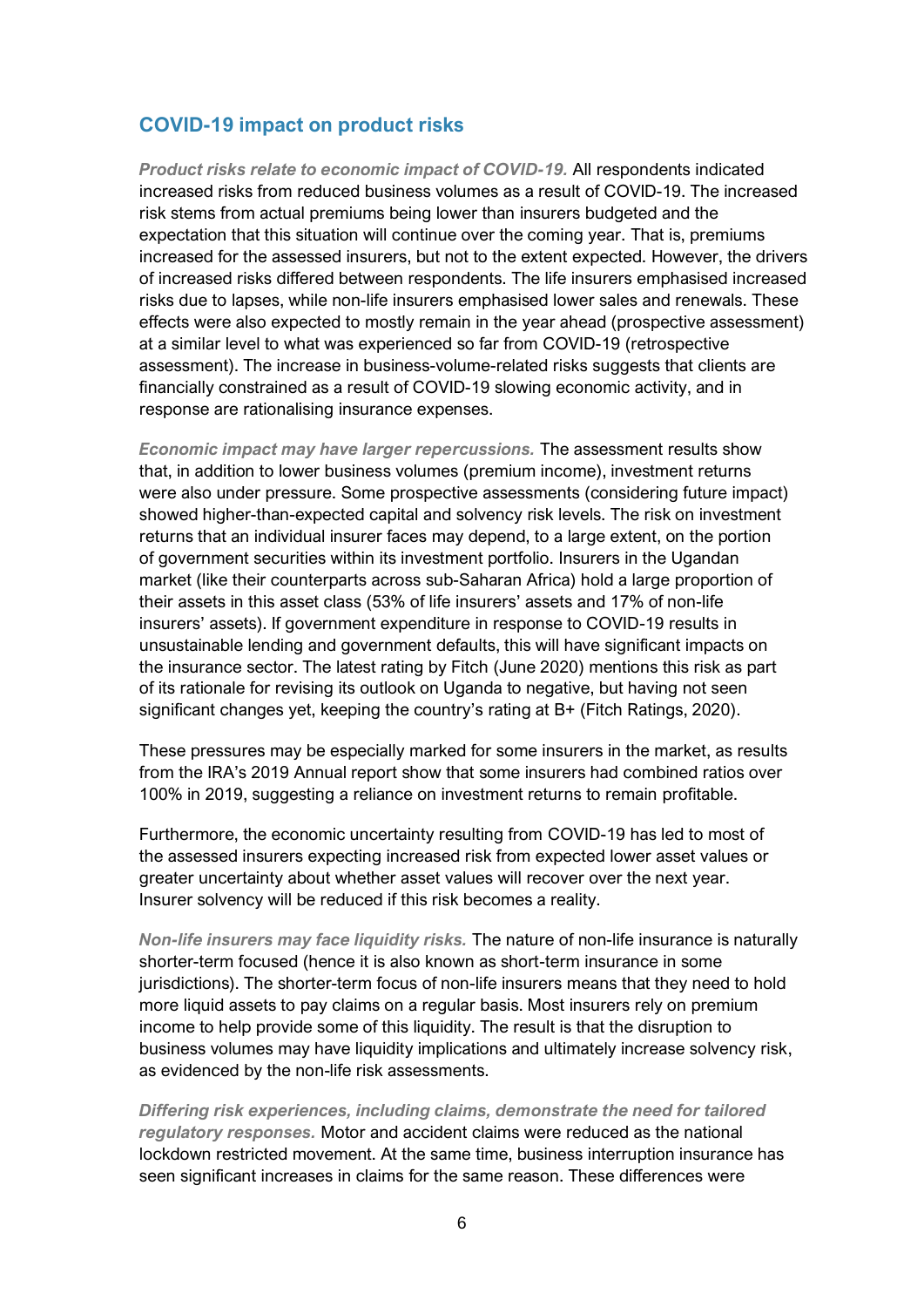observed by respondents that offered these different lines of insurance. Health risk claims have seen a reduction, as customers have delayed treatment during the national lockdown, but are expected to increase during the next year (prospective assessment) as customers who have delayed treatment seek the required treatment. Added to this is the uncertainty of claims from new COVID-19 risk cover, and one can see why there is potentially a significant future risk for health-related products.

The assessments also show that different insurers experience very different drivers of risk besides the different claims experience. Each assessed insurer had at least one risk driver in its top three that was unique to that insurer. Unique drivers of risk ranged from uncertainty relating to assumption setting, the potential for investment guarantees to require large payments as investments underperform, and liquidity risks. These differing claims experiences and other drivers of risk provide an example of the need for tailored regulatory responses. Products like motor vehicle insurance, which have seen fewer claims, require supervision to focus on customer value, while higher claims (like business interruption) require regulators to focus on ensuring insurers remain solvent. More broadly, as COVID-19 second waves are emerging across the globe, health and life insurers face a risk of large claims in the future. Supervisors need to keep these differences in mind, monitor the health of individual insurers and the evolution of the risks that they experience – a task for which the IAA-IAIS proportionate risk assessment tool is especially well suited.

## *COVID-19 impact on provider risks*

*National lockdown fast-tracked digitisation and increased risks.* Respondents mentioned risks arising from the need to shift to more digital sales and distribution, which they had not planned on doing. The forced move to more digital processes and operations resulted in slowdowns – if not due to internal IT issues, then due to constraints and partners' inability to function in the more digital environment.

*After initial surge in risk from forced digitalisation, risks relating to digitisation decrease.* As insurers work through the changes of having to adjust to the more digital way of working, risks are expected to decrease. Risks decrease as customers, staff and distribution channels become familiar with working digitally. Most prospective assessments (considering risks within a year) see the risks still above pre-COVID-19 levels, but some show risks below pre-COVID-19 levels. These lowered risks suggest that longer-term benefits from digitisation may already be realised within a year. The discussion at the recent [innovation workshop of the IRA](https://cenfri.org/articles/opportunities-and-challenges-to-innovation-in-the-ugandan-insurance-market/) also mentioned that COVID-19 had forced both the IRA and industry members to rethink some of their operations and that the forced digitalisation provides the foundation for future innovations (Cenfri, 2020).

*Limited concerns about cybersecurity risk.* Risks from digitalisation were expected to increase, but only one of the four assessments (specifically, the one completed by the IRA) mentioned concerns about cybersecurity risks increasing. The low level of concern regarding cybersecurity suggests that the full impacts of digitalisation may not be considered yet. The relatively low levels of digitalisation may mean that insurers have limited experience with digital processes and the risks entailed.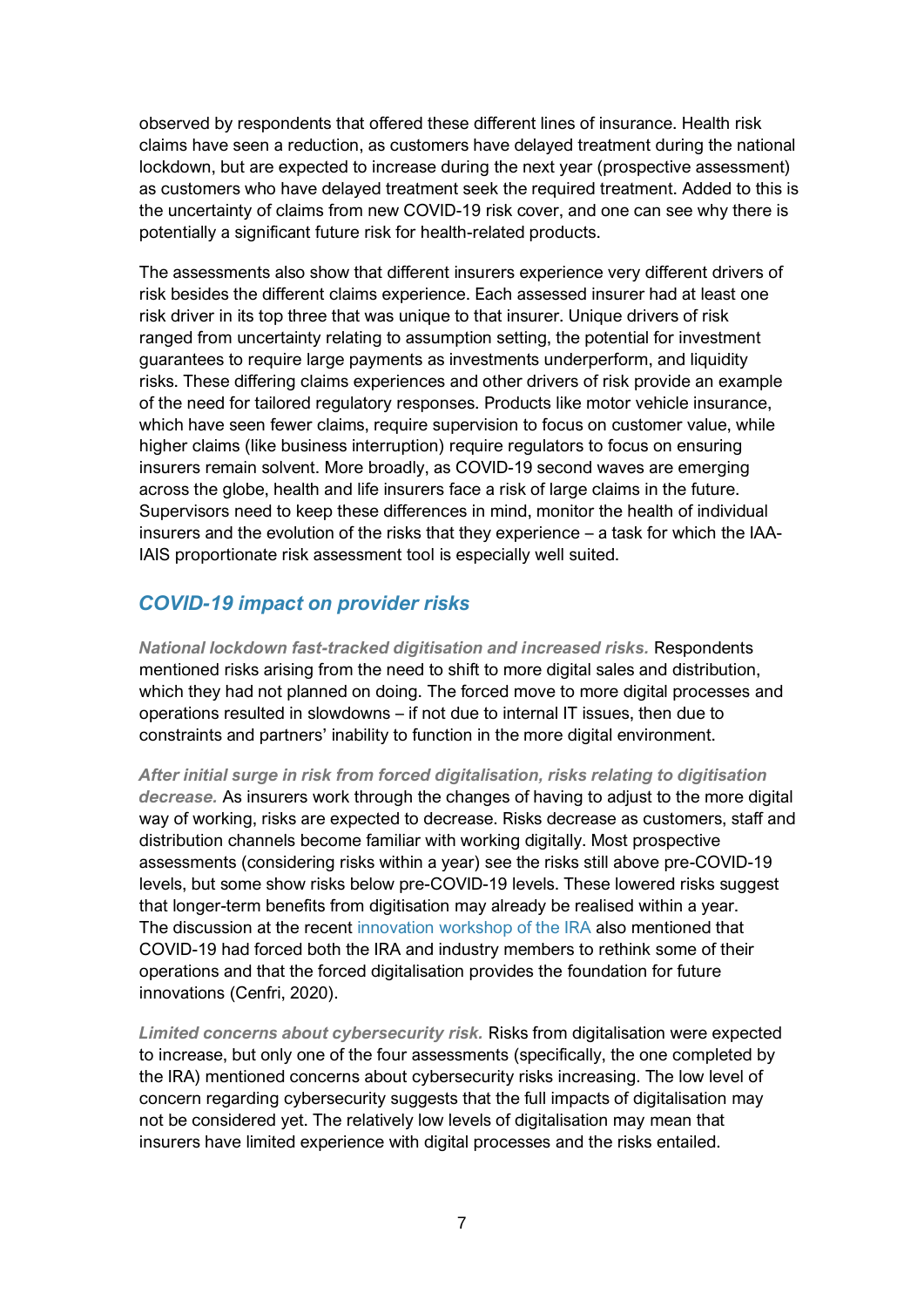*Staff risks in the year ahead remain significant.* The assessments show that one of the longest-lasting provider risks is the risk to staff, including difficulties in being able to adequately train staff during the national lockdown. There is also the risk of COVID-19 incapacitating key personnel within insurers or even a large share of staff as the COVID-19 outlook in Uganda (and the world) remains uncertain.

# **Learnings**

### **Tool application to better understand risks**

*The IAA-IAIS proportionate risk assessment tool shown to be applicable to consider cross-cutting risks.* The exercise has shown the viability of utilising the tool to consider the cross-cutting impact of COVID-19. Using a similar approach, the consideration of other cross-cutting risks, such as natural disasters and climate change, is possible. The IAA-IAIS proportionate risk assessment tool required minimal adjustment to account for the nature of the risk being assessed, showcasing the tool's versatility and ability to enable a deeper understanding of the nuances and risk factors underlying and potentially threatening overarching trends such as the overall growth in gross written premiums.

It is also worth noting that while the tool supports the understanding of risks without the need for advanced actuarial skills, it cannot replace specialist actuarial skills entirely. However, these assessments facilitate greater targeting to ensure the efficient use of these scarce skills (in many emerging markets), even when considering cross-cutting risks.

*The proportionate risk assessments highlight the need for risk-based supervision.* Even the small sample in this study shows diverging impacts on risk levels and drivers of risk between insurers. Some of the differences relate to the insurance products offered by insurers. These varying impacts from the same event (COVID-19) emphasise the need for supervision and regulation to consider proportionate and risk-based responses and to monitor the health of individual insurers (in addition to the overall health of the market).

*Risk needs to be considered temporally.* The main adjustment to the tool has been the consideration of different periods. Simply changing the period under consideration for the different assessments resulted in insurers reporting and highlighting significant differences in the risks that they experience. The large differences in the risks that insurers face over time demonstrate the importance of undertaking assessments regularly, as a static/one-dimensional view could leave insurers/the regulator vulnerable to unforeseen risks. The reduced risk in the prospective assessments also needs to be monitored with more risk assessments in the future. This is particularly relevant due to the large uncertainties regarding future COVID-19 risks.

### **COVID-19 impact on risks**

*Forced digitalisation expected to have longer-term benefits while creating new risks*. Insurers are optimistic that the shift to more digital processes may allow them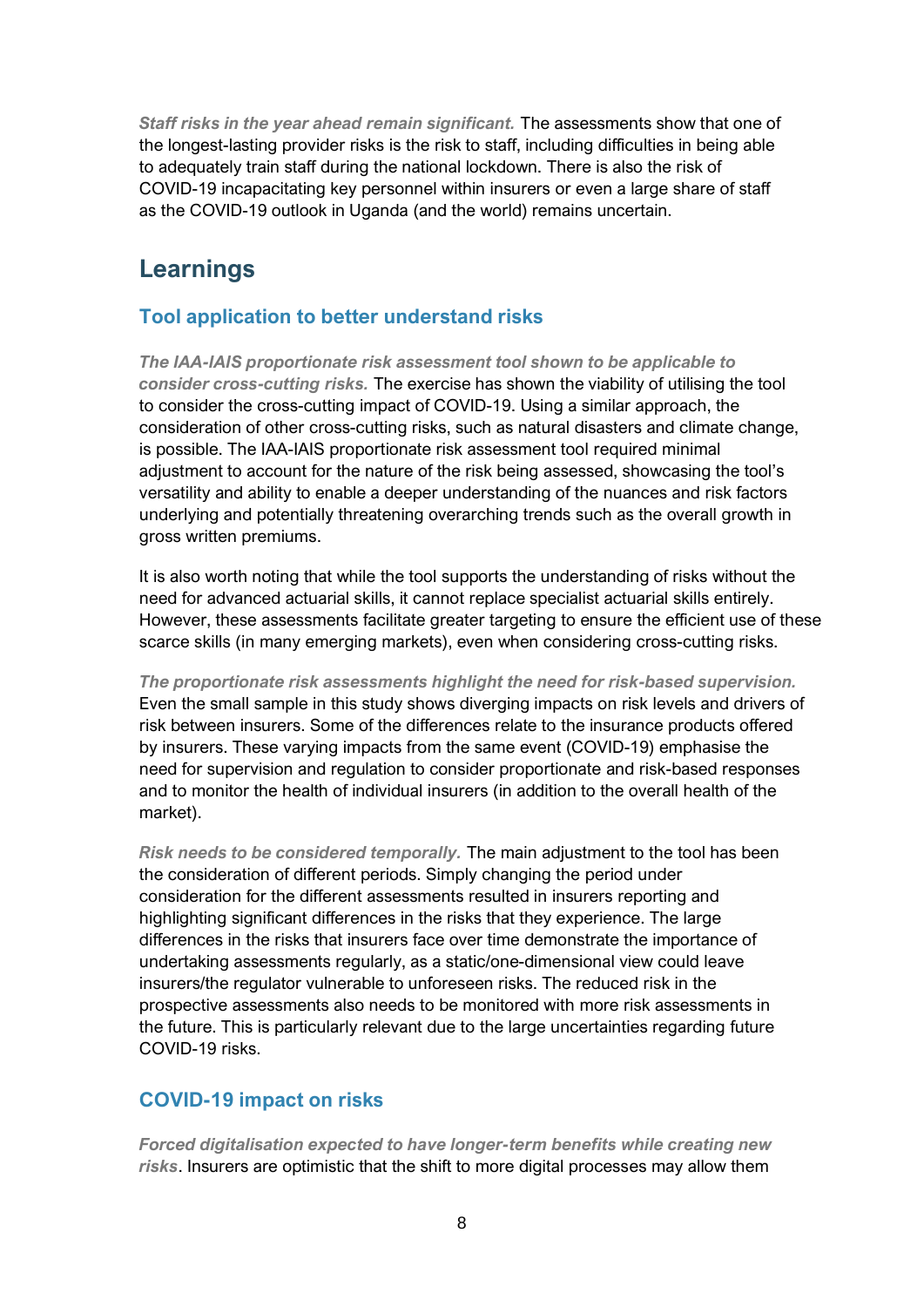to reap efficiency rewards, which will ultimately decrease the risks that they face. Some insurers expect these benefits to already lower risks to pre-COVID-19 levels within a year. However, at the same time, more digitalisation may also bring about new risks, such as cybersecurity, which insurers may not explicitly be considering yet.

#### *COVID-19 impact to continue in the year ahead, due to economic impact.*

The prospective risk assessments (considering the risks one year ahead) reported risk levels across all dimensions as high or higher along both the product and provider categories. For product risks, the economic impacts of COVID-19 drive these longer-lasting effects.

*Continued risks from COVID-19 may place industry under pressure to consolidate.* Some insurers were already under pressure pre-COVID-19, with combined ratios of over 100. The assessments show some concern for increasing solvency risk in the coming year, which is confirmed by the IRA's circular (2020). The circular notes that most insurers do not meet the minimum capital adequacy ratio (CAR) of 200% and restricts dividend payments by insurers until they do. The note also states that six non-life insurers and one life insurer do not meet the minimum capital requirements and have a year to comply. These pressures suggest that consolidation within the insurance sector may be in the offing. The impact on the sector depends on how these risks are managed. Key priorities – for the regulator and insurers alike – are to limit unpaid claims and reputational damage to the sector.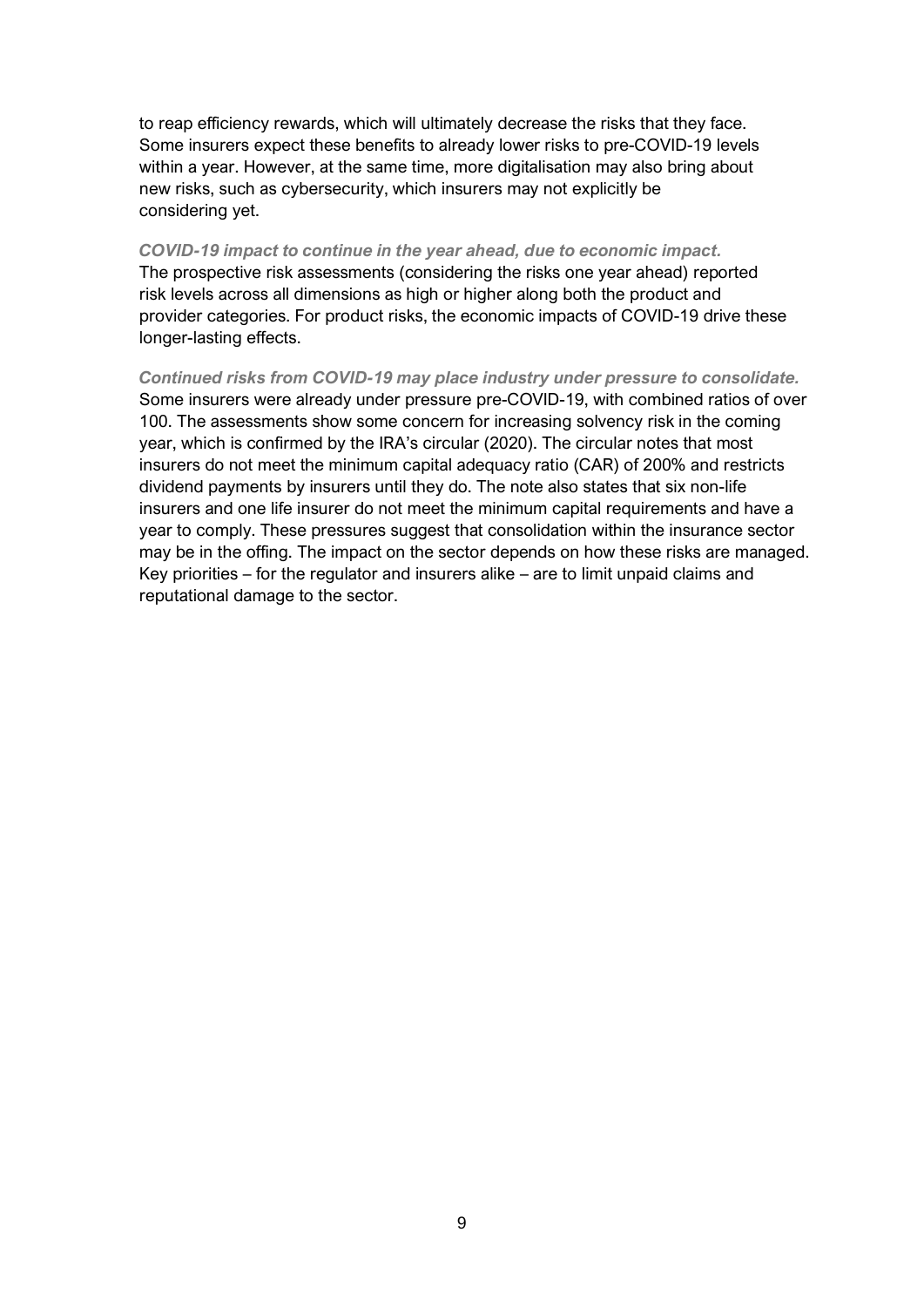# **Bibliography**

- Beyers, N., Hougaard, C. & Gray, J., 2020. *Staying afloat: The sustainability of insurers.* [Online] Available at: https://cenfri.org/articles/the-impact-of-covid-19-on-the-sustainability-of-insurers/ [Accessed 2 February 2021].
- Biryabarema, E., 2020. *Uganda's tough approach curbs COVID, even as Africa nears 1 million cases.* [Online] Available at: https://www.reuters.com/article/us-health-coronavirus-uganda/ugandas-toughapproach-curbs-covid-even-as-africa-nears-1-million-cases-idUSKCN251159 [Accessed 20 January 2021].
- Cenfri, 2020. *Opportunities and challenges to innovation in the Ugandan insurance market.* [Online] Available at: https://cenfri.org/articles/opportunities-and-challenges-to-innovation-in-theugandan-insurance-market/ [Accessed 2020 January 2021].

East African Business Week, 2020. *Goldstar Insurance and Prudential Partner To Offer COVID -19 Cover.* [Online] Available at: https://www.busiweek.com/goldstar-insurance-and-prudential-partner-to-offercovid-19-cover/ [Accessed 20 January 2021].

- Fitch Ratings, 2020. *Fitch Revises Outlook on Uganda to Negative; Affirms at 'B+'.* [Online] Available at: https://www.fitchratings.com/research/sovereigns/fitch-revises-outlook-onuganda-to-negative-affirms-at-b-24-06-2020 [Accessed 20 January 2021].
- Insurance Regulatory Authority of Uganda, 2019. *2019 Annual Insurance Market report.* [Online] Available at: https://ira.go.ug/cp/uploads/Insurance%20Market%20report%202019.pdf [Accessed 20 January 2020].
- Insurance Regulatory Authority of Uganda, 2020. *Circular on Timelines for Compliance with the insurance regulations.* [Online] Available at: https://ira.go.ug/cp/uploads/CIRCULAR ON TIMELINES FOR COMPLIANCE WITH THE INSURANCE REGULATIONS 2020.pdf [Accessed 21 January 2021].
- Insurance Regulatory Authority of Uganda, 2020. *The Insurance Industry in the Year 2020: Achievements, Challenges and Agenda for 2021.* [Online] Available at: https://ira.go.ug/cp/uploads/NOV-2020%20CEOs%20BREAKFAST%20MEETING%20PRESENTATION%20(1).pdf [Accessed 15 January 2021].
- PC Tech, 2020. *COVID19: Sanlam Makes UGX475 Million Payout to its Individual Life Clients.*  [Online] Available at: https://pctechmag.com/2020/06/sanlam-ugx475-million-cash-back/ [Accessed 20 January 2021].
- Ugandan Daily Monitor, 2020. *Insurance company to cover Covid-19 expenses for clients.* [Online] Available at: https://www.monitor.co.ug/uganda/business/insurance/insurance-company-tocover-covid-19-expenses-for-clients-1883570 [Accessed 20 January 2021].

WHO, 2020. *10th Ebola outbreak in the Democratic Republic of the Congo declared over; vigilance against flare-ups and support for survivors must continue.* [Online] Available at: https://www.who.int/news/item/25-06-2020-10th-ebola-outbreak-in-thedemocratic-republic-of-the-congo-declared-over-vigilance-against-flare-ups-and-support-forsurvivors-must-continue

[Accessed 28 January 2021].